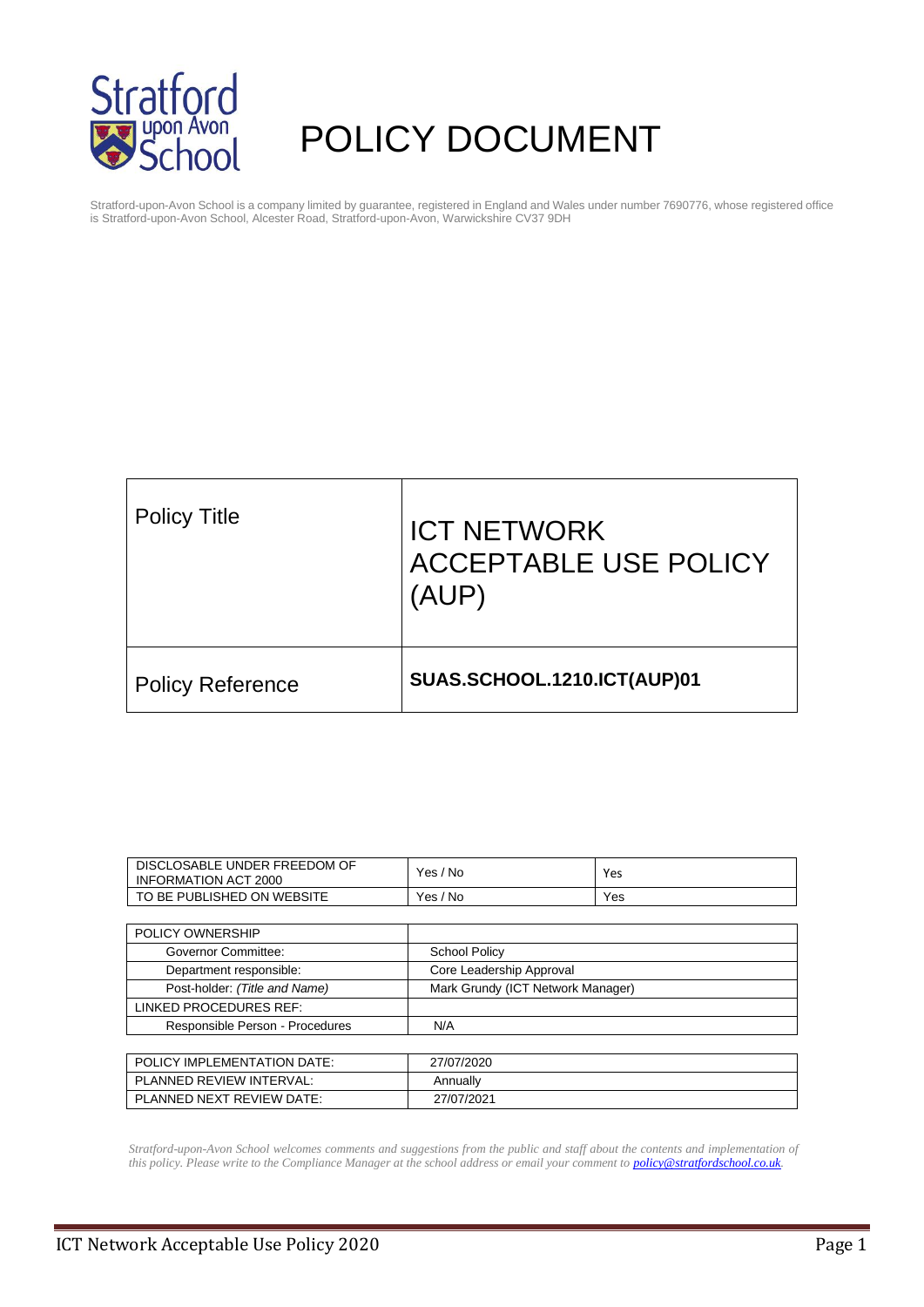# *i. POLICY OUTLINE*

**Applies to: All students both onsite and via external access to the ICT Network services** The School strongly believe in the educational value of electronic services and recognise their potential to support the curriculum. The school provides ICT Network services and equipment that promote the teaching and learning of all learners. Before using any of the provided ICT resources and equipment you must sign and return this form, students will also require the signature and approval of a responsible parent or guardian for their access. This policy covers both internal and remote access to the schools ICT resources.

# *ii. PURPOSE*

The policy describes the rules of conduct and expectations on the authorised users of the service and the responsibilities that it places on the user and the sanctions due to a breach of policy or associated policies.

Policies are reviewed on a frequent basis. Relevant documentation is published via the school Website accessed via http://www.stratforduponavonschool.com/School-Policies

# **RELEVANT LEGISLATIVE ACTS AND REGULATIONS**

The relevant acts including *but not limited to*, the **Misuse:** The Computer Misuse Act (1990); **Copyright:** The Copyright, Designs and Patents Act (1998); **Data Protection:** The Data Protection Act (2018); **Defamation:** The Defamation Act (1996); **Obscenity:** The Obscene Publications Act (1959, 1964); The Protection of Children Act (1978); The Criminal Justice Act (1988); **Discrimination:** The Sex Discrimination Act 1975; The Race Relations Act (1976); The Disability Discrimination Act (1995);

**Communications:** The Telecommunications Regulations (2003).

**Criminal Law:** Please note that the incitement to commit a crime is within itself a criminal offence The provision of information via a computerised service does fall within this of which such examples would be to place links to illegal or improper sites or links to sites with discriminatory or obscene material.

# *iii. IMPLICATIONS OF POLICY*

- 1. The user is expected to follow all the conditions of the AUP and take a responsible approach to any resources that he/she may have access to.
- 2. The user is expected to use the ICT Network service for the express purpose of extending their learning or for their professional activities.
- 3. The user should use their common sense if unsure, if in doubt don't do it and ask a member of staff.
- 4. ICT Network resources are expensive items in high demand users are to take care in the use of the equipment and report problems to a member of staff
- 5. Users are responsible for behaviour and communications over the network. It is assumed that all users will comply with established school standards.

# *iv. EQUALITY ANALYSIS*

*Stratford upon Avon School believes in equality of access to all students, school staff, visitors and community learners within the school. As such, all staff members have access via the various computing resources within the school and online. All students have access to the ICT suites, the Learning Resource Centre (LRC), various mini ICT Suites located throughout the school and remote services made available from the school. The Learning Support department has its own dedicated computer suite.*

# *v. CONSULTATION*

*Consultation will be with all staff and stakeholders prior to ratification by the Senior Leadership Team.*

# *vi. PROCEDURE*

*Procedure is the method by which the strategic intent of the policy is realised, and is thus an 'instruction manual' on how the policy outcome is to be achieved.*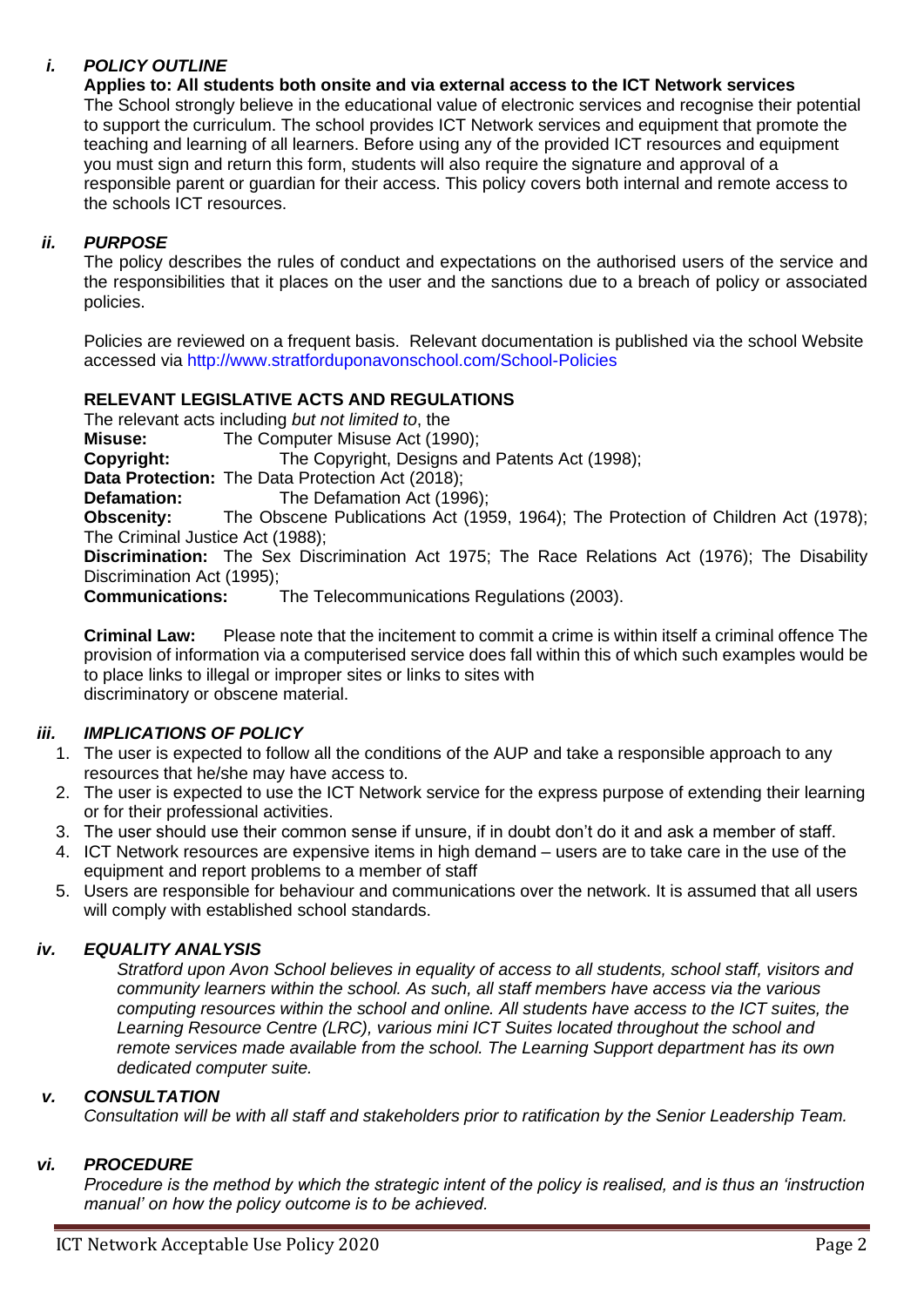*The procedure which supports this policy is within this policy document.*

# *vii. RELATED POLICIES AND PROCEDURES*

## *viii. DOCUMENT HISTORY*

*The policy will be subject to regular review once ratified by the Senior Leadership Team. The history of the policy will be recorded using the chart following:*

| <b>Date</b> | <b>Author/Reviewer</b> | Amendment(s)                                                                                                                                     | Approval/ adoption date |
|-------------|------------------------|--------------------------------------------------------------------------------------------------------------------------------------------------|-------------------------|
| 25/02/2019  | <b>MGR</b>             | Data Protection Act 2018<br><b>General Data Protection</b><br>$\bullet$<br>Regulation<br>Internet and email policy<br>$\bullet$<br>incorporation |                         |
| 29/06/2020  | <b>MGR</b>             | <b>User Accounts</b><br>Data Storage<br>Applications                                                                                             |                         |
|             |                        |                                                                                                                                                  |                         |
|             |                        |                                                                                                                                                  |                         |

# **RULES FOR GENERAL NETWORK USE**

Listed below are a number of general rules but is not an exhaustive list. As appropriate users will be notified regarding suitability or appropriateness when necessary or have individual or group guidance provided.

# **User Accounts**

The issuing of a user account infers compliance with the rules and regulations and as such use is conditional and should not be regarded as a right without responsibilities.

#### **Passwords**

- Passwords must be kept secret at all times. If you share your password you are breaching the terms and conditions. Please note that the technical staff members do not need and will not ask for your password as the technical team can reset these if necessary.
- Passwords should be changed frequently, not repeated with minor alterations and contain a number of UPPER CASE and lowercase letters such as numbers and symbols such as !"\$%^&\*.
- Exceptions to this may be made via requests by ICT Support staff in remote learning situations where access to the school is not possible in order to help troubleshoot a problem. ICT Support staff will make a note of this and ensure any reset passwords are secure and not disclosed to anyone else.

#### **Reset policy**

Where it is deemed necessary to reset a users password e.g. a user has forgotten their password – you must notify a member of the ICT Support staff who will reset the password if satisfied with the request and set a prompt for the user to change their password on the next login providing access to site is possible.

#### **Individual use – account sharing**

- You DO NOT under any circumstances other people to use your account this is individual to you and is restricted to you. All monitoring and logging is performed on a user account – if someone else uses your account with your knowledge and does something inappropriate it is still YOUR responsibility.
- If you suspect someone else may have access to your account please change your password and notify the ICT Support staff IMMEDIATELY so this can be recorded.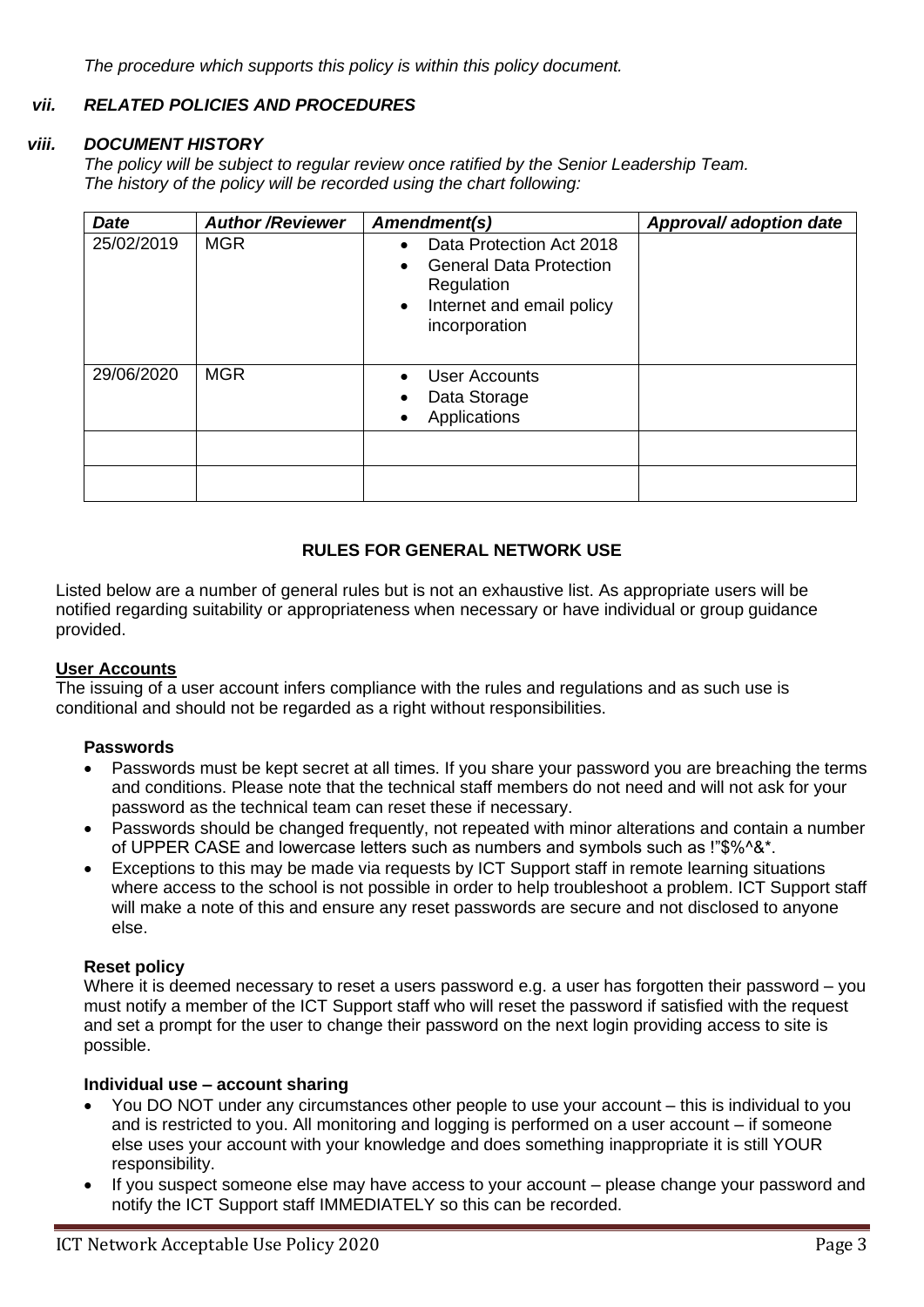## **Attempting to find another's password**

Password cracking or trying to observe/gain another users password is a breach of the Policy.

#### **Temporary accounts**

It is necessary at times to create temporary accounts for administrative or demonstration purposes. Access to these accounts is limited and only in consultation with the ICT Support staff.

#### **School Leavers**

• Student leavers are to be notified to the ICT Support staff ready for account disabling. It is NOT appropriate to SHARE or PASS ON user account details in the event of a student leaving the school.

#### **Data storage**

Once logged onto a PC the following rules apply to data storage and access mechanisms.

#### **Where to store data**

- You should store data within your home drive (N:\) or your OneDrive which is a dedicated user storage area for you on a server. Access to student home drives is limited to the student and authorised teaching staff.
- Data stored on your network home drive is backed up both on site and off site for data recovery purposes.
- DO NOT store data ONLY on a Pen drive / flash media / media stick as these should be regarded as TEMPORARY STORAGE media only. We have numerous cases each year of corruption or failures of these devices. We would strongly encourage the use of your OneDrive (available in Office 365) as an alternative.

#### **Anti-Virus**

The school provides an Anti-Virus solution to cover the computers (except BYOD client machines). If you are using removable media on your own equipment you should scan the device first. Stratford upon Avon School can NOT give any guarantee that these devices will be 100% virus free so you use these at your OWN RISK.

#### **Authorised file shares**

To facilitate the exchange of information shared areas are made available to network users. Folder permissions are set for access to these and various sub-folders/sub-directories within these areas for your use. Please respect this privilege and be aware abuse of this privilege will result in sanctions

#### **Data you are not allowed**

Any copyrighted material **IS NOT TO BE STORED** on the ICT Network devices or be accessible via our Services without permission from the ICT Support staff.

Reference should be made under the title 'legal' for further instances of denied materials.

**Note.** *Downloads of copyright video or music files from Pen Drives or other media devices onto ICT Network storage areas are prohibited.*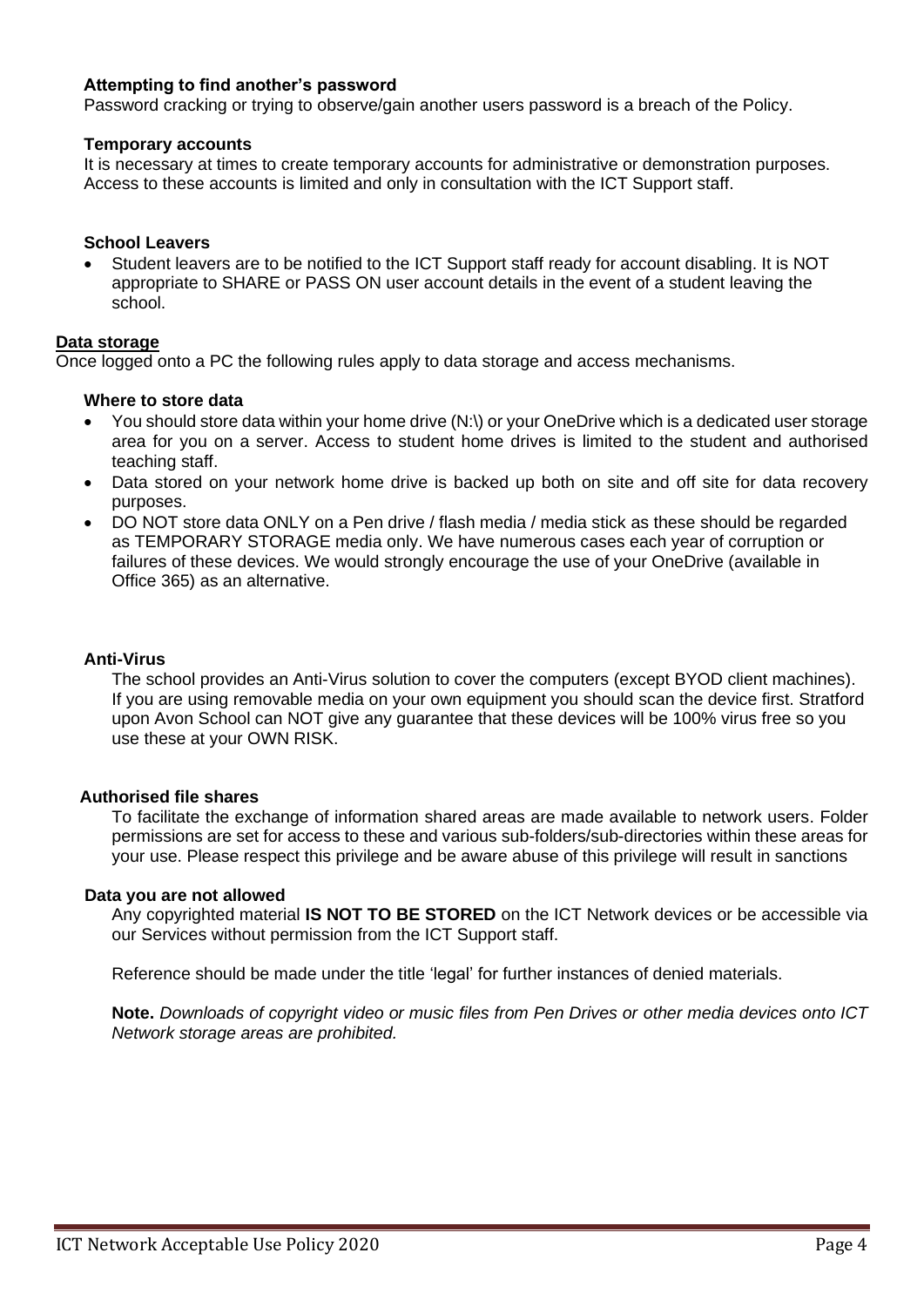# **Attempts to copy work**

Any attempted access to another user's data is prohibited without specific permission from the other user and following approval by the ICT Support staff as regards confidentiality and legality of such.

## **Applications**

# **Use of / interaction with**

Applications on the ICT Network are provided for the educational needs of the users and as such the use of these applications is purely for this purpose. Any attempt to delete or interfere in any way with the installation or operation of these applications. *E.g. deleting shortcuts to commonly used programs is considered a breach of this policy*

#### **Attempted Install of**

Applications are only to be installed by the ICT Support staff.

Attempts to install software on ICT Network equipment without prior authorisation (per installable item) is a breach of the Policy.

## **Games**

#### **General**

GAMES are **NOT** to be run, downloaded or exchanged on ICT Network resources without specific permission being obtained from the ICT Support staff. Use of games within school is limited to specific departmental educational games and extra-curricular groups/clubs only after the suitability of such has been assessed and formerly approved.

#### **Internet Games**

Web based games are prevalent on the Internet – these are banned in the same respect as games above. Use of these web applications are both a breach of this policy and also of the Internet Acceptable Use Policy (Web-AUP) and will result in an immediate Internet ban.

#### **Use of other applications not relevant to the lesson**

Use of an existing legitimate application can also be regarded as a sanction event if this is not relevant to the lesson being undertaken or if the responsible adult has directed the user away from the application. *An example would be the use of an Instant Message (IM) client that a user could use during a lesson, or the playing of a music file at an inappropriate time and so the student is 'off task' or causes disruption to a class.*

#### **Malicious**

Malicious events are predominately the most serious events within the sanctions given and often require referral to other professional or outside persons.

#### **Hacking attempts**

Deliberate attempts to bypass security, unnecessary creation of network traffic by any means (such as DDOS) internally or externally, create user accounts, break passwords, interference with a computers OS, access information from other users or clients are such examples of hacking.

#### **Interference with network infrastructure – cabling**

Interference with the infrastructure of the building can be both dangerous to the user and can cause widespread disruption or permanent loss of data for a number of users. As such the user will have serious sanctions imposed in such events.

#### **Disconnection of equipment**

As with the above interference category, this puts the user at risk, both in terms of Health and Safety and can cause widespread problems, sanctions are severe.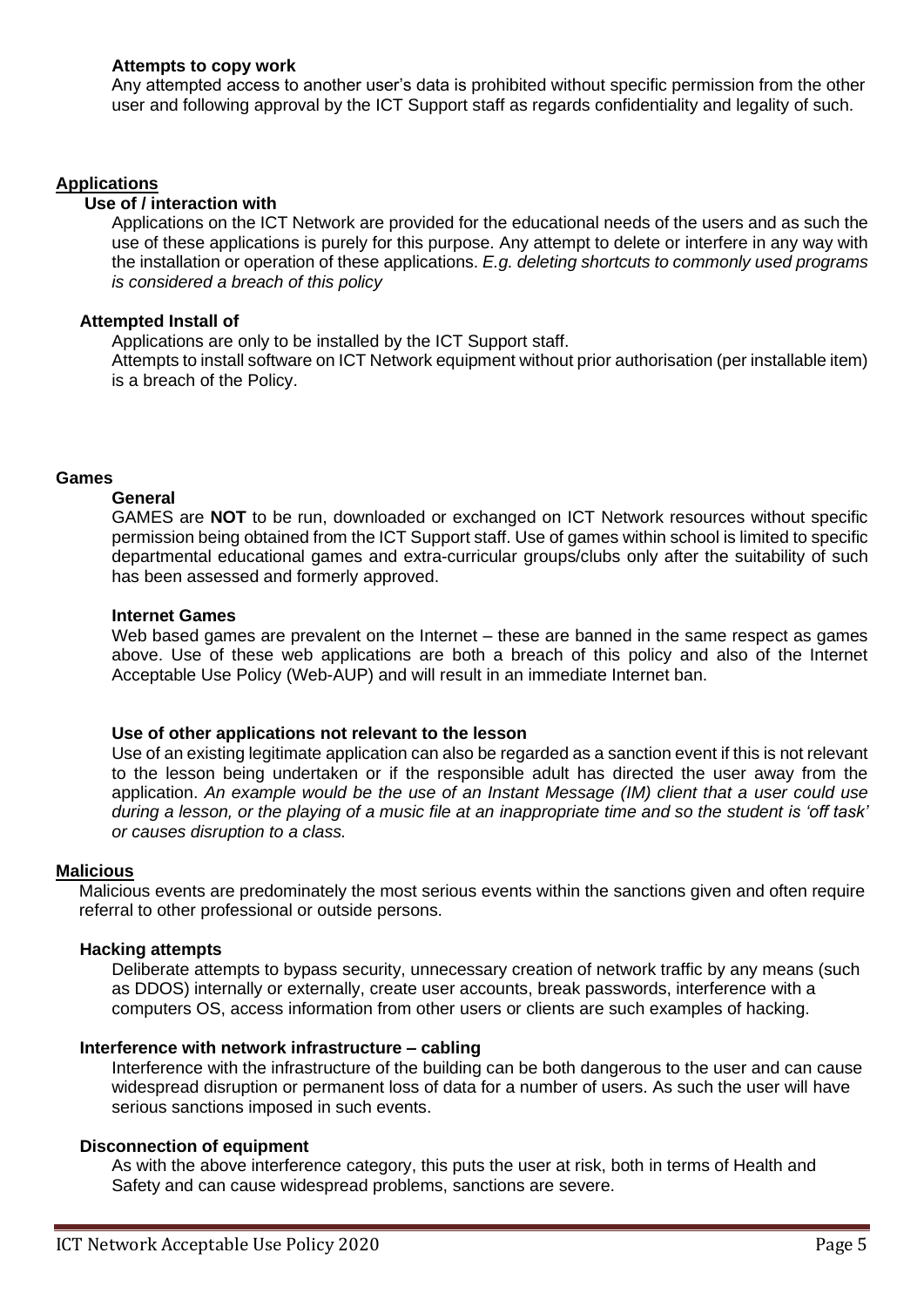# **Theft**

As specified under UK law, this is an offence and is reportable to the Police and other associated persons for prosecution or appropriate action after investigation.

## **Damage**

Physical damage (above fair wear and tear) is a reportable event – notifications of damage caused by others must be made as soon as possible so a risk assessment can be made aside from repair. Reports can be made in confidence to a senior member of the ICT Support staff.

## **Logging on as someone else**

Attempted access as another user is a breach of policy for both users, the malicious attempt is often the more serious but the user who allowed their password to become public will face sanctions – Keep your passwords SECRET – the ICT Support staff do not need to know your passwords.

# **Electronic mail, communication & internet access**

Stratford upon-Avon School provides email to assist employees in the performance of their jobs, and students with their learning objectives. Whilst its use should be primarily for Stratford upon-Avon School business, incidental and occasional personal use of email shall be permitted. Stratford upon-Avon School reserves the right to revoke access & monitor content.

- No employee or student shall send, forward or receive emails that in any way may be interpreted as insulting, disruptive or offensive by any other person, or company. Examples of prohibited material include but are not limited to: Sexually explicit messages, images, cartoons, jokes or movie files. Chain Emails. Unwelcome propositions, Profanity, obscenity, slander or libel. Ethnic, religious or racial slurs. Political beliefs or commentary. Any message which could be viewed as harassment or disparagement of others based on their sex, race, sexual orientation, age, national origin, disability or religious or political beliefs.
- Staff should always communicate with students via a shared or departmental mailbox, mail rules are in effect to enforce this within the StratfordSchool.co.uk domain.
- All staff and students shall ensure compliance with relevant legislation
- Internal email and other internal information shall not be forwarded to destinations outside of the Stratford upon-Avon School domain without the authority of the appropriate individual
- Email addresses should not be disclosed unnecessarily. Information provided in surveys or other questionnaires may lead to risks such as receiving unwanted junk messages
- Sensitive information should be communicated as per the GDPR regulations

# **Internet use**

All internet traffic is subject to filtering and SSL interception. Internet is a privilege and NOT a right and so may be withdrawn at any time. Staff and students are expected to use internet access responsibly upholding school values and shall ensure compliance with any relevant legislation. Access to blocked content will be reviewed by the ICT team with input from the safeguarding team.

# **Legal**

# **Copyright**

Copyright material must NOT be used without the author or distributer's permission, to do so is a breach of UK law and school policy.

#### **Music**

Music files are also subject to copyright rules as well as other UK legislation and as such MUSIC files THAT ARE NOT CREATED within school are NOT to be stored on the ICT Network without SPECIFIC permission to do so.

Permission will only be granted subject to confirmation that we are authorised and licensed to do so e.g. some software titles include licensed use of music in an education environment subject to specific terms and conditions.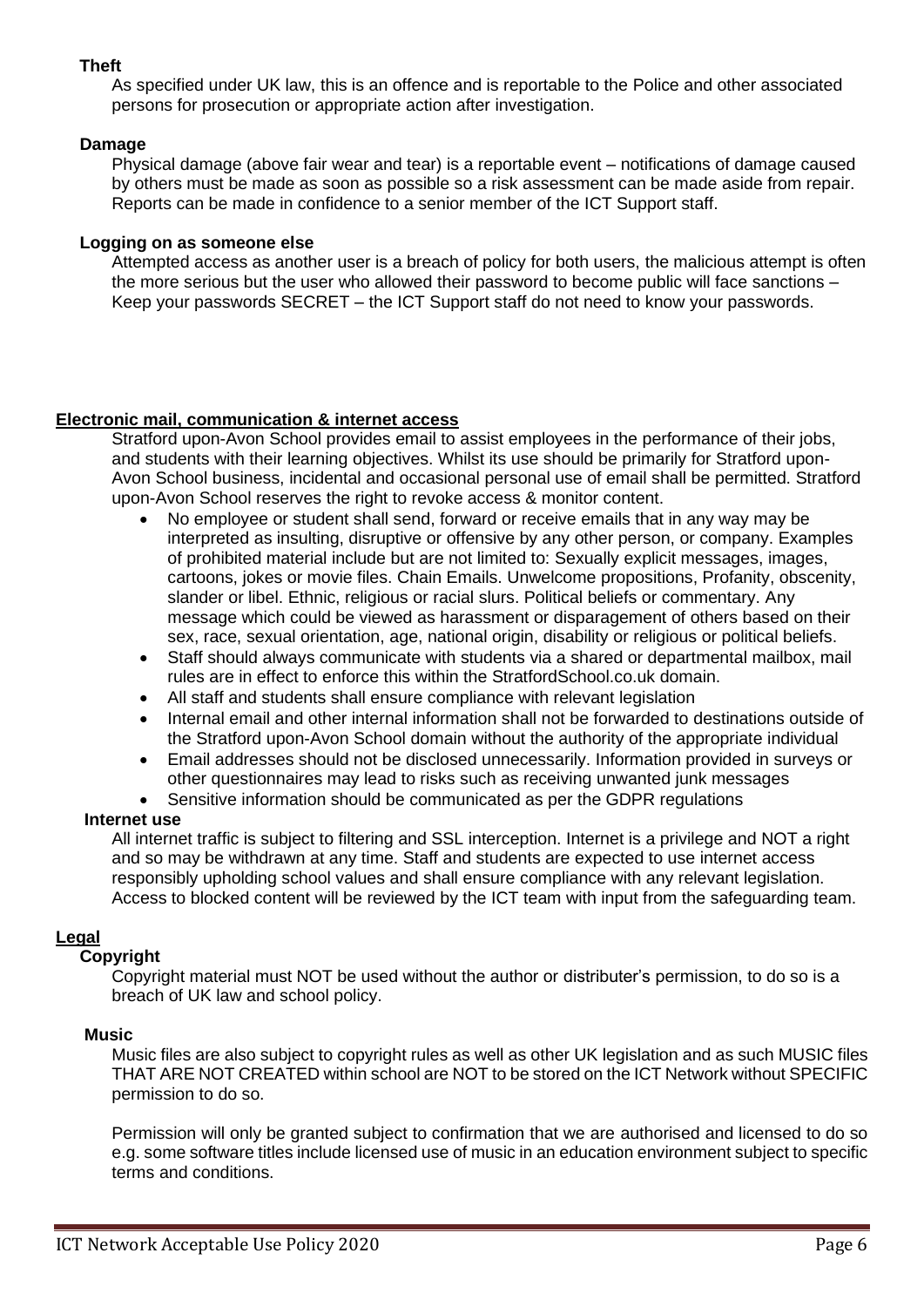# **Applications**

Applications are subject to numerous copyright and usage laws, terms and conditions and so to attempt to decompile, edit, extract, unauthorised copies or installation of the software is prohibited by law.

Applications on the ICT Network are to be installed only by ICT Network staff or an authorised person NOT a regular user.

## **Data / Information**

Intellectual copyright and proprietary issues are present when any data is transformed into useful information for use within school. Guidance can be sought from the Data protection officer as regards the legal situation.

#### **Commercial**

Commercially available material is subject to a number of terms and conditions and guidance must be sought from the ICT Support staff and / or the Data Protection officer about the use, storage or appropriate access to commercial material.

## **Offensive Material**

Offensive material is covered by a number of UK legislative acts and school policies. Please note that remote screen capture technology is present within the school and is monitored on a regular basis. Further guidance is available within the ICT Network Monitoring policy or from the ICT Support staff.

# **ICT NETWORK ACCEPTABLE USE POLICY (AUP)**

#### *Applies to: All STUDENTS both onsite and via external access to the ICT Network services* **Rationale**

**The Network facilities allow students to gain access to their files and shared resources from workstations within the school and from outside across the Internet. Use of the Internet enables students to conduct research, communicate with others and avail of e-Learning opportunities. While there is tremendous potential for good in these facilities, they may be used inappropriately. This policy aims to ensure that the potential for good is realised.**

# **Principles**

**1. Access is a privilege and students are responsible for good behaviour in the Network rooms and on the Internet.**

**2. Students are not allowed to have unsupervised access to the Network or the Internet (student activities may be monitored).**

**3. The school can and does track and record information on work carried out on the Network (including sites visited on the Internet) and will delete any files considered to be inappropriate.**

- **4. Parental support is sought for upholding high standards.**
- **5. Students are required to sign an agreement, which they must honour.**

#### **Rules**

**Network and Internet users must:**

- **1. Use only their own name/password and do not share this information with others.**
- **2. Never eat or drink in ICT areas.**
- **3. Respect ICT equipment and ensure workstations and ICT suites are left in good order.**
- **4. Respect copyright laws.**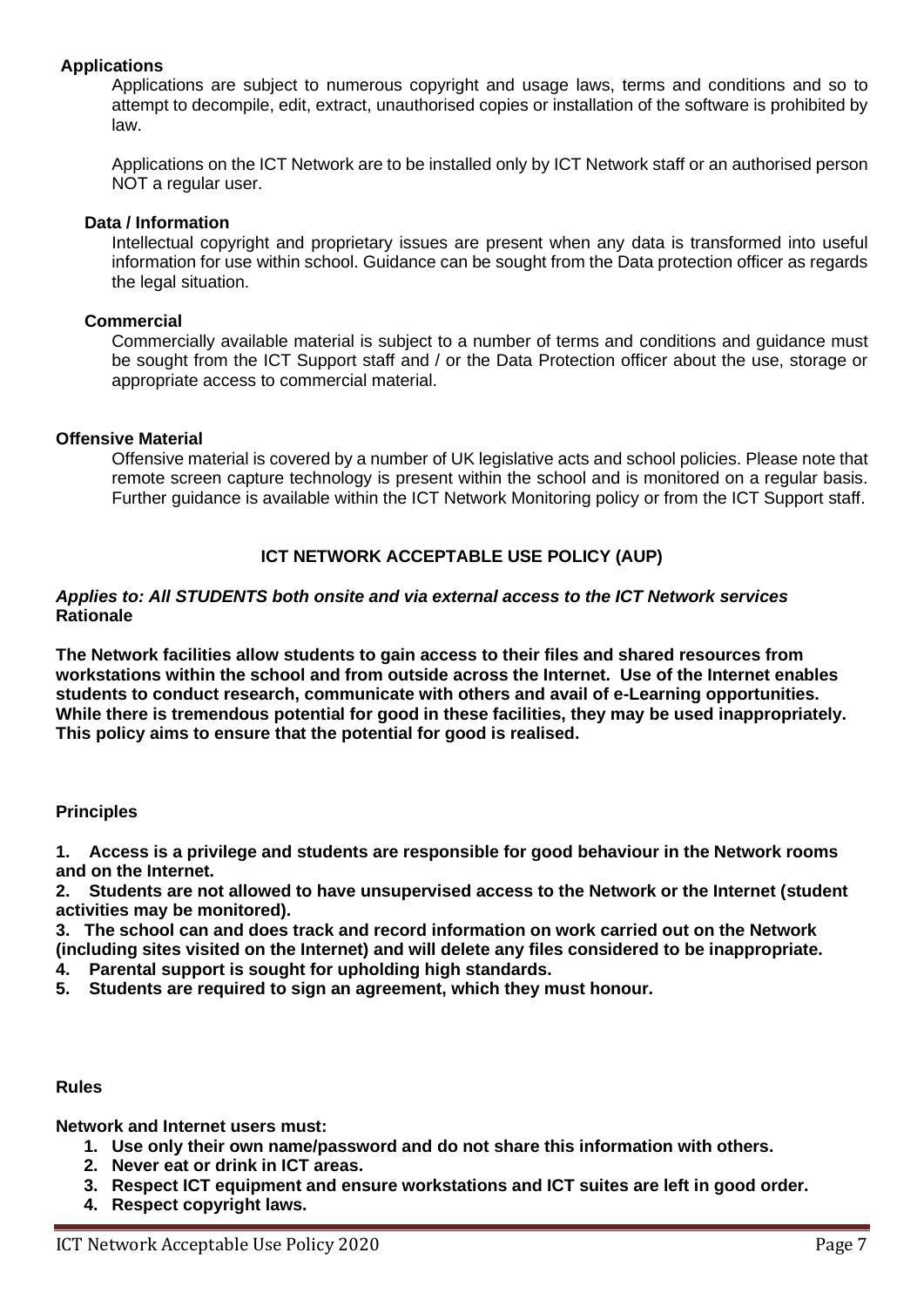- **5. Access to the ICT Network services is a privilege and NOT a right and so may be withdrawn at any time and without notice.**
- **6. Access only their own folders and files and respect the work of others.**
- **7. Never send or receive, copy or display offensive messages or pictures.**
- **8. Never use ICT systems to harass, insult or attack others.**
- **9. Report to their classroom teacher any material which they find upsetting.**
- **10. Use the ICT Network services sensibly and take a responsible approach to any resources that you may have access to, including all communications. Expectation of your conduct online are the same as in school.**
- **11. Never give out personal details (addresses, telephone numbers etc) of any person in the school.**
- **12. Only use e-mail addresses supplied by the school for the purposes intended.**
- **13. Use the school network only for work/activities which relate directly to school work or approved activities.**
- **14. Consider the environment and do not waste resources (paper, ink, on line time etc.)**
- **15. Inform a member of the ICT staff or a teacher if you notice or suspect the following: Damage to ICT equipment, unauthorised access to your account, concerns about any digital content.**

# **Sanctions**

**Breaking the rules of any of the ICT Network service policies will involve a punishment of some form depending on how serious this is but includes: -**

- **Form Tutor / Learning Mentors for the college informed**
- **Detention**
- **Letters home or a meeting with you, your Parent/Guardian(s) and a senior member of staff with a copy of any digital evidence**
- **Exclusion from school**
- **Notification to others e.g. Police, Social Services**
- **Temporary or permanent ban from internal and/or external ICT Network access**
- **Additional disciplinary action in line with school disciplinary policies**
- **Other external agencies may be contacted**
- **Criminal proceedings instigated**
- **Contributory financial payment(s) to the school**